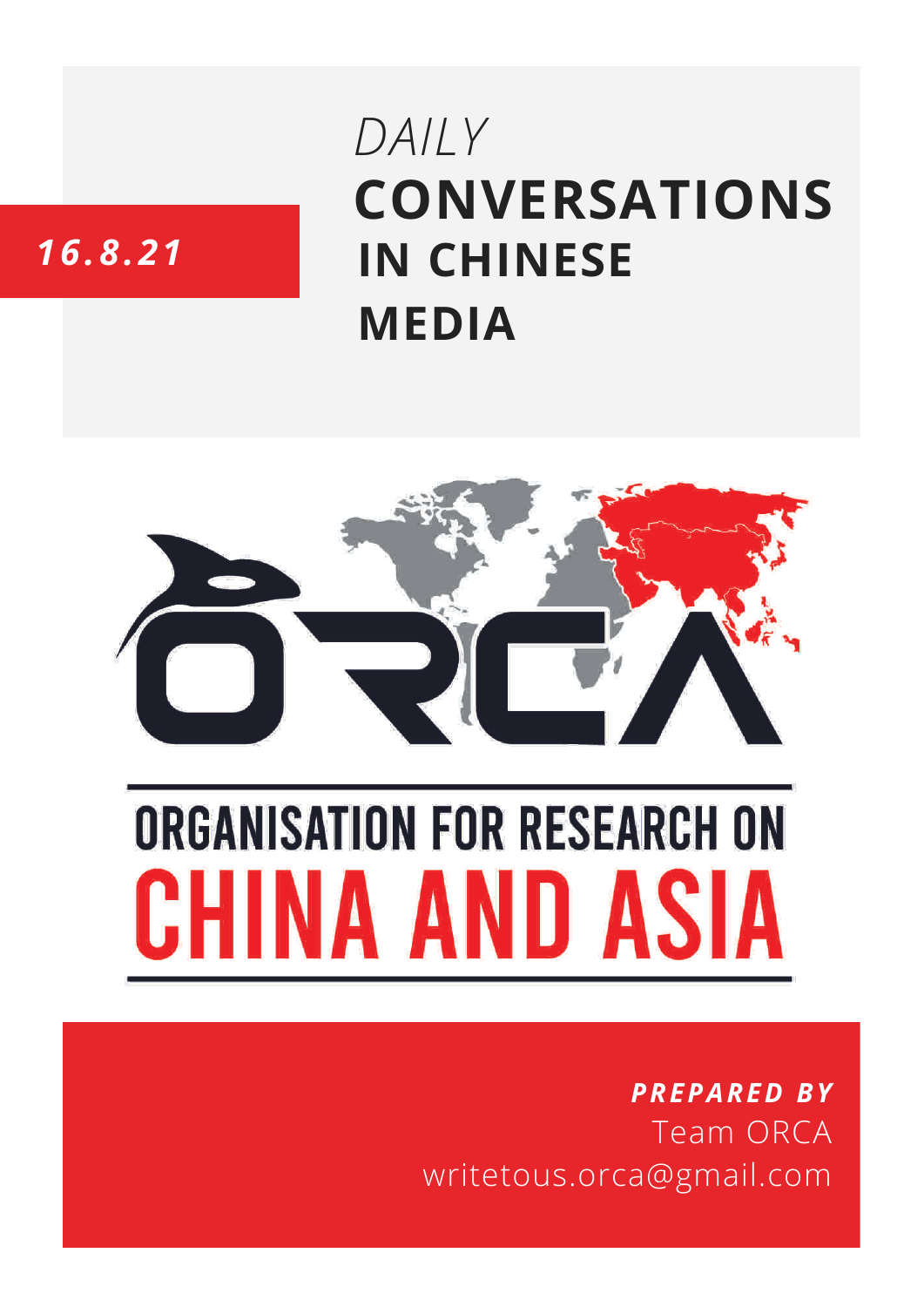#### **I. Social Media Chatter in China**

- **Video of a Taliban member interviewing people in Kabul as a reporter goes viral on Weibo:** The video has [comments](https://s.weibo.com/weibo?q=%E5%A1%94%E5%88%A9%E7%8F%AD%E6%89%AE%E6%BC%94%E8%AE%B0%E8%80%85%E8%A1%97%E5%A4%B4%E9%87%87%E8%AE%BF%E6%B0%91%E4%BC%97&Refer=top#_loginLayer_1629249474411) from Chinese netizens stating that the person answering questions is doing so under threat and fear, with some even saying that China should not support a 'violent' Taliban just because they are enemies of the US, rather they must push for Taliban to let go of violent extremism and become a political faction.
- **Kris Wu's arrest ordered, trends on Weibo:** Beijing Chaoyang People's Procuratorate has officially [authorized](https://twitter.com/TrendingWeibo/status/1427256421045911557) the arrest of actor [Kris](https://twitter.com/hashtag/KrisWu?src=hashtag_click) Wu on suspicion of rape. This has been celebrated on Weibo, showing the increased sense of responsibility Chinese public is now expecting from its 'stars'.

#### **II. News in China**

- State Councilor and Foreign Minister Wang Yi had a phone [conversation](https://www.fmprc.gov.cn/mfa_eng/zxxx_662805/t1899942.shtml) with U.S. Secretary of State Antony Blinken at request. While the US has expressed hope that China will encourage Taliban to "announce a clean break with extremism, opt for an orderly transfer of power and establish an inclusive government", China enunciated that the "hasty U.S. withdrawal from Afghanistan has caused a severely adverse impact on the situation in Afghanistan and it would not be responsible if it continues to create new problems".
- The pro-democracy protests in Myanmar are being watched with much focus by China. Beijing had disbursed [more](http://www.xinhuanet.com/english/asiapacific/2021-08/10/c_1310119753.htm) than \$6 million to Myanmar's military government to fund a range of development projects last week, in a sign that it was adjusting to the military coup which it initially been caught off-guard by. With pro-democracy protests sweeping the country now, Beijing is looking to once again recalibrate its interests in the region especially as Chinese state media gives [conflicting](https://thediplomat.com/2021/08/chinese-medias-conflicting-narratives-on-the-myanmar-coup/) reports on Beijing's take on the same.
- News outlets in China have generally followed the same line on US's withdrawal from Kabul and why the Afghan forced gave up: they all state that the withdrawal was hap-hazard and severely [demotivated](http://mil.ifeng.com/c/88kCXd2tmOT) the spirit of the Afghan forces to fight against the Taliban.